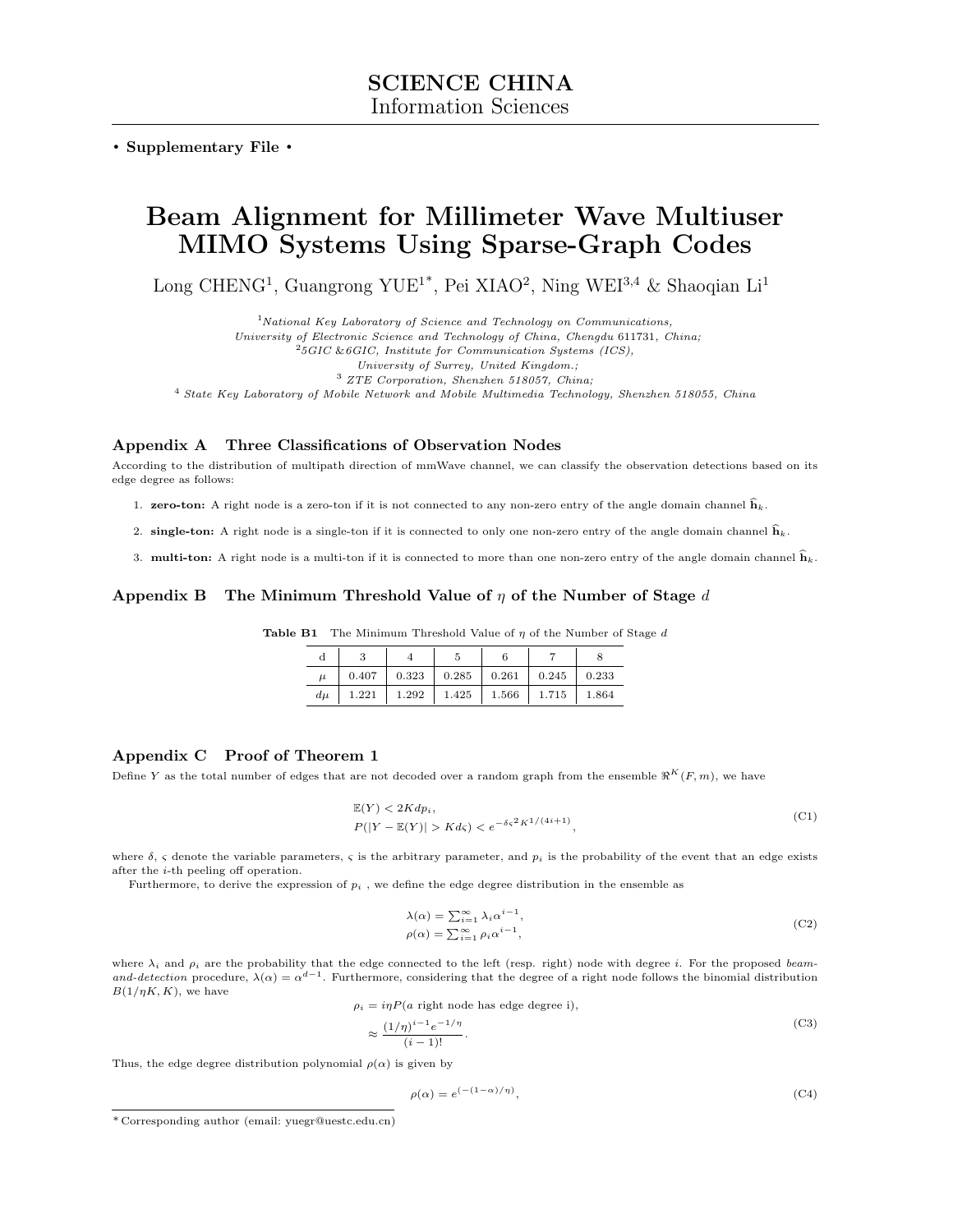Then, under the cycle-free assumption, the probability  $p_i$  in [\(C1\)](#page-0-0) for the ensemble  $\Re^K(F, m)$  can be expressed as

<span id="page-1-0"></span>
$$
p_{i+1} = (1 - e^{-\frac{p_i}{\eta}})^{d-1},\tag{C5}
$$

where  $p_1=1$ , and the choice of  $\eta$  is given to guarantee  $p_{i+1} < p_i$  e.g., see Table B1.

According to Eq. [\(C1\)](#page-0-0), we can draw the conclusion that with high probability, the proposed peeling off decoder captures all but an small fraction of the variable nodes. However, in a real application scenario, we need to ensure all the variable nodes to be recovered. Therefore, based on the above conclusions, we next study how to complete all the decoding work.

Without loss of generality, in this appendix, we consider a set of left non-zero nodes P in the random graph  $\Re^K(F, m)$ , and the corresponding right neighborhood  $N_i(P)$  of the *i*-th subset of the right nodes. Note that the proposed peeling off decoder fails when there are no single-ton nodes in the  $N_i(P)$  for  $i = 1, \dots, d$ . Further, a sufficient condition for the above hypothesis is that the average degree of all the nodes in the neighborhood of P (i.e.  $|N_i(P)|$  for all the i) is less than 2, such as  $|N_i(P)| > |P|/2$ . Specifically, if the average degree of the right nodes is less than 2, the single-ton must occur. Then, considering that  $f_i = \eta K + O(1)$ , we will discuss the probability of the opposite event  $\mathbf{\Im},$  i.e.,  $\max\{|N_i(P)|\}_{i=1}^d \leqslant |P|/2$  as follows:

$$
\Pr(\mathbf{R}) < \prod_{i=1}^{d} \left(\frac{|P|}{2f_i}\right)^{|P|} \binom{f_i}{|P|/2}
$$
\n
$$
\approx \left(\frac{|P|}{2\eta K}\right) \binom{\eta K}{|P|/2}^d
$$
\n
$$
< \left(\frac{|P|}{2\eta K}\right) \left(\frac{2\eta K e}{|P|}\right)^{d|P|/2}
$$
\n
$$
= \left(\frac{|P|e}{2\eta K}\right)^{d|P|/2}.
$$
\n(C6)

Further, by using a union bound, the probability of event  $\aleph_s$  that there exist some sets of the variable nodes that follow the rules, i.e.,  $\max\{|N_i(P)|\}_{i=1}^d \leqslant |P|/2$ , we have

$$
\Pr(\mathbf{R}_s) < \Pr(\mathbf{R}) \left(\frac{K}{|P|}\right) \\
&< \left(\frac{|P|e}{2\eta K}\right)^{d|P|/2} \left(\frac{Ke}{|P|}\right)^{|P|} \\
&< \left[\left(\frac{|P|}{\eta K}\right)^{d-2} \left(\frac{e}{2}\right)^d \left(\frac{e}{\eta}\right)^2\right]^{|P|/2} \\
&< \left(\frac{a}{2} O\left(\frac{(|P|}{m)|^{|P|/2}}\right)\right) \\
\overset{(a)}{\leq} O\left(\frac{(|P|}{m)|^{|P|/2}}\right)
$$
\n(C7)

where (a) comes from the fact that  $d \geq 3$  and  $m = O(\eta K)$ . Then, according to  $|P| = O(K)$ , we get

<span id="page-1-1"></span>
$$
\Pr(\mathbf{N}_s) < O(1/m),\tag{C8}
$$

Finally, based on Eq. [\(C1\)](#page-0-0), Eq. [\(C5\)](#page-1-0) and Eq. [\(C8\)](#page-1-1), Theorem 1 can be proved.

## Appendix D Proposed Noiseless Beam Alignment Algorithm

In this appendix, a noiseless beam alignment algorithm is proposed for mmWave MU-MIMO systems. Considering that in the noiseless case, the mmWave uplink multi-user channel only retains K LOS paths, then we design the bin detection matrix S as follows:

$$
\mathbf{S} = \begin{bmatrix} 1 & 1 & \cdots & 1 \\ 1 & e^{j} \overline{K} \overline{M_T} & \cdots & e^{j} \overline{K} \overline{M_T} \left( K M_T - 1 \right) \end{bmatrix} . \tag{D1}
$$

Therefore, the  $b$ -th left node is modulated by the  $b$  column of the matrix **S**. Furthermore, each right node is connected to a bin measurement vector  $\mathbf{r}^b = [r^b[1], r^b[2]]^T$ . Then, in order to effectively identify whether each measured right node is a zero-ton, single-ton or multi-ton, we design the identification method as follows

1. zero-ton identification: A measured right node is a zero-ton if all the measurements are zero, such as

$$
r^{i}[1] = r^{i}[2] = 0.
$$
 (D2)

2. single-ton identification: The single-ton identification is utilized to obtain the index of the estimated beam and the magnitude as follows:

$$
\begin{aligned}\n\tilde{b} &= \frac{\angle r^i[2]/r^i[1]}{2\pi/KM_T}, \\
\tilde{\mathbf{h}}[\tilde{b}] &= r^i[1],\n\end{aligned} \tag{D3}
$$

where the measured node can be judged as a single-ton only if the estimated index  $\tilde{b}$  is an integer.

3. multi-ton identification: A measured right node is a multi-ton if the measured vector complies with the following rules

$$
\widetilde{i} = \frac{\angle r^i[2]/r^i[1]}{2\pi/KM_T} \neq \text{integer},
$$
\n
$$
|r^i[2]| \neq |r^i[1]|.
$$
\n(D4)

Finally, combined with the *peeling off* method, the proposed noiseless beam alignment algorithm is proposed. And then, the detail steps are listed in the Algorithm D1.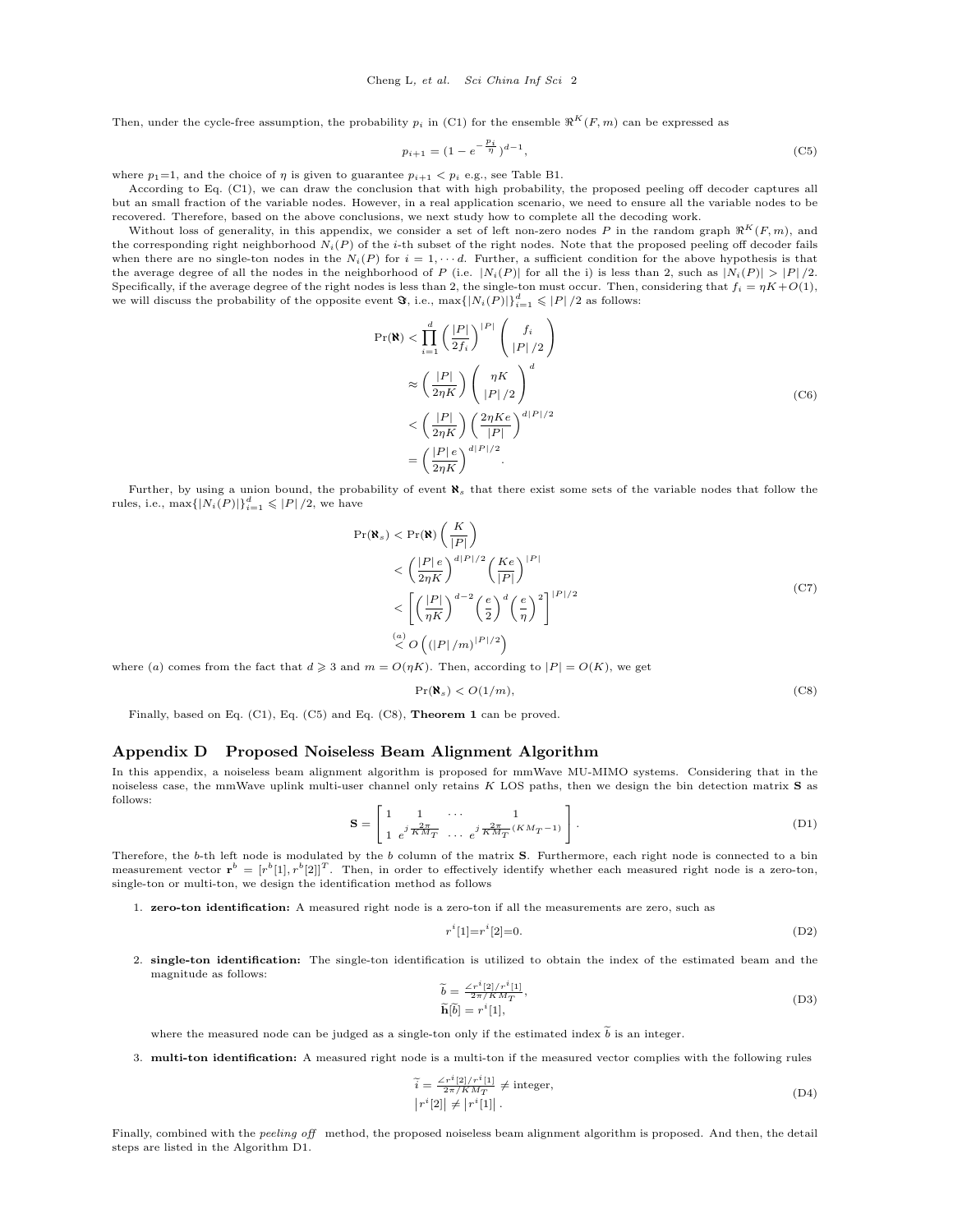| Algorithm D1 Noiseless Beam Alignment Algorithm Using Sparse-Graph Code |  |  |  |  |  |  |  |
|-------------------------------------------------------------------------|--|--|--|--|--|--|--|
|-------------------------------------------------------------------------|--|--|--|--|--|--|--|

Algorithm D1 Noiseless Beam Alignment Algorithm Using Sparse-Graph Codes Require: Received signal r, measurement matrix  $\psi$ , sparse coding matrix G and bin detection matrix S, number of users K and number of iterations L. **Ensure:** The estimated index of beam channel  $\tilde{b}$  and magnitude  $\tilde{h}$ . for iteration  $1 < l < L$  do for stage  $1 < i < d$  do for bin  $1 < j < f_i$  do if  $\|\mathbf{r}_{i,j}[1]\| = 0$  then  $\mathbf{r}_{i,j}$  is a zero-ton bin vector. else identify if  $\mathbf{r}_{i,j}$  is a single-ton bin vector and get the estimated index-value pair  $\left\langle \widetilde{b}, \widetilde{\mathbf{h}}[\widetilde{b}]\right\rangle$ . if single-ton  $=$  'true' then peeling off:  $\mathbf{r}^{l+1} = \mathbf{r}^{l} - \widetilde{\mathbf{h}}[\widetilde{b}]$  $\mathbf{I}$ 1  $e^{j\frac{2\pi b}{KM_T}}$ N.  $\overline{1}$ else bin vector  $\mathbf{r}_{i,j}$  is a **multi-ton** bin vector. end if end if end for end for end for  $\begin{bmatrix} 1 & 0 & 0 & 1 & 0 & 0 \end{bmatrix}$  $\begin{vmatrix} 0 & 1 & 0 & 0 & 1 & 0 \end{vmatrix}$  $0$  0 1 101010 010101 010101 101010  $1^{11}$  0 0  $\nu_1$  $1^{11}$   $0$   $0$   $\nu_1$  $1^{11}$  0 0  $\nu_1$  $2\begin{bmatrix} 1 \end{bmatrix}$   $0$   $\boldsymbol{D}_2$  $\begin{bmatrix} 2 \end{bmatrix}$   $0$   $\boldsymbol{D}_2$ 2<sup>[1</sup>]  $\mathbf{U}_2$ <sup>[2</sup>]  $\mathbf{U}_2$  **0**  $**D**<sub>3</sub>[2]$  **0**  $**D**<sub>3</sub>$  $[0 \ 0 \ 0 \ 1]$   $[2] \ 0 \ 0$  $0$   $D_1[1]$  0 0  $D_1[2]$  0 0 0  $D_1[1]$  0 0  $D_1[2]$  $[0 \quad D_{2}[2] \quad 0]$ 0 **D**<sub>2</sub>[1] 0 **D**<sub>2</sub>[2] 0 **D**<sub>2</sub>[3] 0  ${\bf D}_3[1]$  0  ${\bf D}_3[2]$  0  ${\bf D}_3[3]$  $\mathbf{D}_{3}[1]$  0  $\mathbf{D}_{3}[2]$  0  $\mathbf{D}_{3}[3]$  0  $\begin{bmatrix} {\bf D}_l[1] & 0 & 0 & {\bf D}_l[2] & 0 & 0 \nonumber \\ 0 & {\bf D}_l[1] & 0 & 0 & {\bf D}_l[2] & 0 \nonumber \\ 0 & 0 & {\bf D}_l[1] & 0 & 0 & {\bf D}_l[2] & 0 \nonumber \\ {\bf D}_2[1] & 0 & {\bf D}_2[2] & 0 & {\bf D}_2[3] & 0 \nonumber \\ -\frac{0}{\bf D}_2[1] & -\frac{0}{\bf D}_2[2] & -\frac{\bf D}_2[2] & -\frac{0}{\bf D}_2[3] & -\frac{\bf D}_2[3] \nonumber \\$  $D, [1]$  $D \cup [1]$  ${\bf D}_1[1]$  0 0 **D**  $D<sub>2</sub>[1]$ **<sub>2</sub>[1] 0 <b>D**<sub>2</sub>[2] 0 **D** 

Figure E1 An illustration of the sparse codes with its associated measurement matrix, while the coding matrix has three stages with  $f_1 = 3$ ,  $f_2 = 2$  and  $f_3 = 2$ . Note that  $\mathbf{D}_i[x]$  denotes the x-th column of the bin matrix  $\mathbf{D}_i$ .

 $3^{11}$   $0$   $v_3^{12}$   $0$   $v_3$ 

#### Appendix E Proposed Robust Beam Alignment Algorithm Using Sparse-Graph Codes

**G ψ**

In this appendix, a robust beam alignment algorithm is proposed to enhance robustness in noisy environments. In a real multi-user scenario, we only need to acquire the LOS path for each user [\[1\]](#page-5-0). Then we can utilize the same regular graph  $\Gamma^{MT}(R, b)$  as mentioned in previous section to ensure the success probability of beam detection, as it provides a theoretical bound for beam scanning. However, in the noisy scenario, the data received is contaminated and cannot be simply indexed by calculation, we thus propose a new bin detection matrix D in the sequel.

Since only a few beams in specific directions are sent each time for beam scanning, we can also design the bin detection matrix **D** to be sparse, that is, the beams in different directions have different weights each time. Specifically, in each stage of the sparse coding matrix **G**, we design the corresponding special bin matrix  $\mathbf{D}_i \in \mathbb{C}^{N$ stage of the matrix G. In particular, considering the presence of noise, each entry of the matrix  $D_i$  is randomly selected from a unit circle [\[2\]](#page-5-1). Further, an example is shown in Fig. [E1](#page-2-0) to illustrate the relationship between measurement matrix  $\psi$  and sparse coding matrix G.

Based on the special structure of measurement matrix, we propose a robust detection scheme for each bin. Firstly, we simple check if the received vector is zero-ton as follows

<span id="page-2-1"></span>
$$
\|\mathbf{r}_{i,j}[1]\| \leqslant (\delta_{\min}^2 \varepsilon_1 + \sigma_{\min}^2),\tag{E1}
$$

where  $\delta_{\min}^2$  denotes the minimum signal power,  $\sigma_{\min}^2$  is the minimum noise power, and  $\varepsilon_1$  is the **zero-ton** detection threshold. In particular, it seems that the values of the minimum signal power  $\delta_{\min}^2$  and the minimum noise power  $\sigma_{\min}^2$  influence the final decision. However, since the minimum signal power and minimum noise power have been determined as a standard when sending signals, we use tuning factor  $\varepsilon_1$  to adjust them.

we assume the received bin vector is a single-ton and then estimate the index pair  $\left\langle \tilde{b}, \tilde{\mathbf{h}}[\tilde{b}] \right\rangle$ . Specifically, for bin j of stage i, a maximum likelihood (ML) method is utilized to obtain the possible coefficient for the k-th column of the bin matrix  $D_i$  as follows:

<span id="page-2-2"></span>
$$
\alpha_k = \frac{\mathbf{D}_i^H [k] \mathbf{r}_{i,j}}{\|\mathbf{D}_i[k]\|^2}.
$$
\n(E2)

Then, the estimated  $\widetilde{k}$  is the one which minimizes the residual, i.e.,

<span id="page-2-0"></span> $\left[\begin{matrix}1&0&1&0&1&0\end{matrix}\right]$ 

<span id="page-2-3"></span>
$$
\tilde{k} = \arg \min_{1 < k < M_i} \|\mathbf{r}_{i,j} - \alpha_k \mathbf{D}_i[k]\|.
$$
\n(E3)

Furthermore, a check procedure is proposed to determine if it is a single-ton, according to the following criterion

<span id="page-2-4"></span>
$$
\frac{1}{M_i} \left\| \mathbf{r}_{i,j} - \tilde{\alpha}_{\tilde{k}} \mathbf{D}_i[\tilde{k}] \right\| \leq (\delta_{\min}^2 \varepsilon_2 + \sigma_{\min}^2),\tag{E4}
$$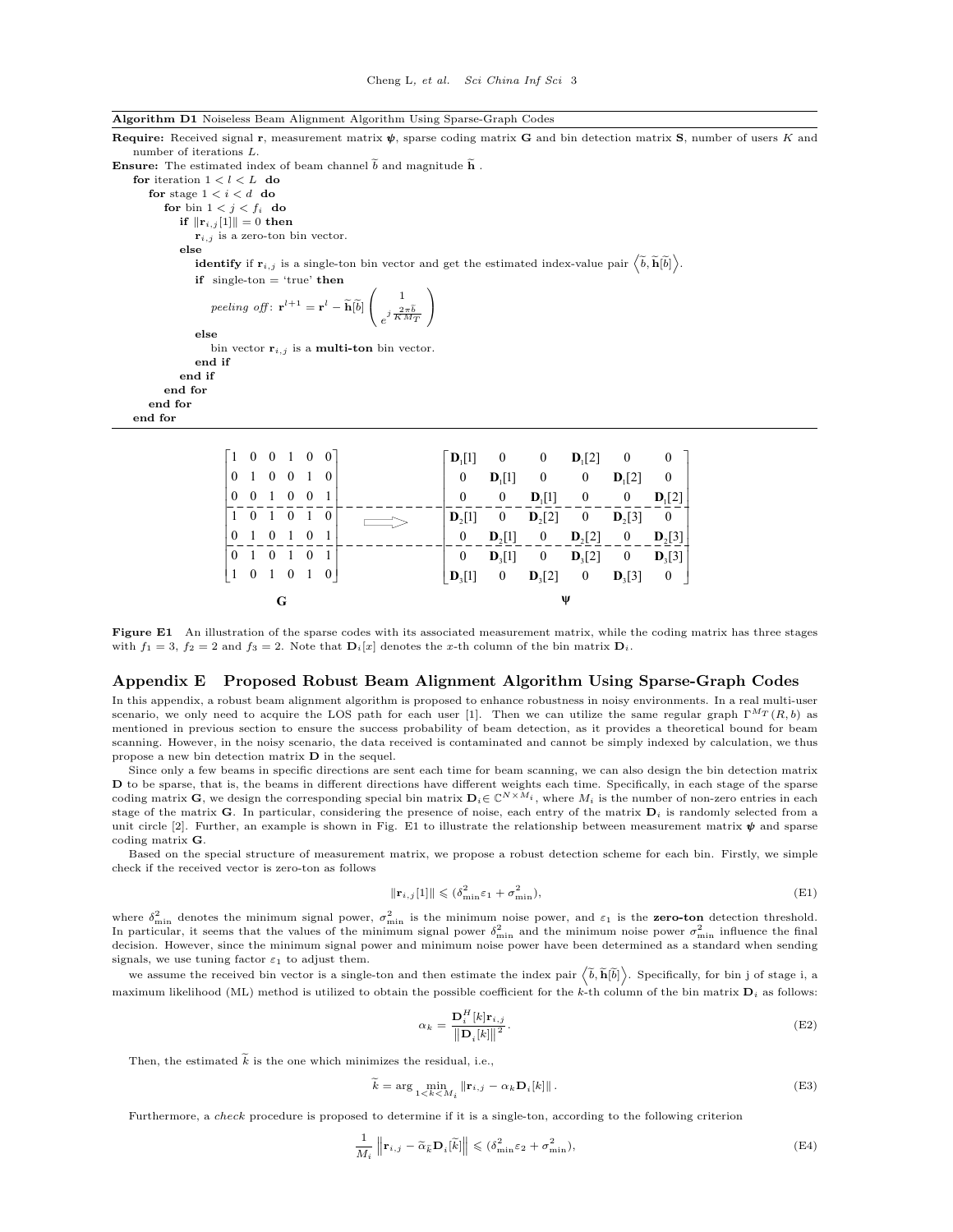Algorithm E1 Robust Beam Alignment Algorithm Using Sparse-Graph Codes

Require: Received signal r, measurement matrix  $\psi$ , sparse coding matrix G and bin detection matrix  $D_i$  for all stages, number of users K ,number of iterations L, error threshold  $\varepsilon_1$ , initialization parameter  $K_{\text{ue}} = 0$  and error threshold  $\varepsilon_2$ **Ensure:** The estimated index of beam channel  $\tilde{b}$  and magnitude  $\tilde{h}$ .

for iteration  $1 < l < L$  do for stage  $1 < i < d$  do for bin  $1 < j < f_i$  do if Eq. [\(E1\)](#page-2-1) is real then  $\mathbf{r}_{i,j}$  is a zero-ton bin vector. else for index  $1 < k < M_i$  do if  $K_{ue} \leqslant K$  then **get** the estimated index-value pair  $\langle \tilde{k}, \tilde{\alpha}_{\tilde{k}} \rangle$  by using Eq. [\(E2\)](#page-2-2), Eq. [\(E3\)](#page-2-3). identify if the received bin vector is a single-ton by using Eq. [\(E4\)](#page-2-4). if single-ton  $=$  'true' then **obtain**  $\tilde{b}$  by utilizing the estimated  $\tilde{k}$  and the coding pattern in the j-th bin of the *i*-th stage.  $\widetilde{\mathbf{h}}[\widetilde{b}] = \widetilde{\alpha}_{\widetilde{k}}.$  $\textit{peeling off}: \ \mathbf{r}^{l+1} = \mathbf{r}^{l} - \widetilde{\mathbf{h}}[\widetilde{b}]\mathbf{D}_i[\widetilde{k}].$  $K_{ue} = K_{ue} + 1;$ else bin vector  $\mathbf{r}_{i,j}$  is a multi-ton bin vector. end if else break. end if end for end if end for end for end for

<span id="page-3-0"></span>

Figure F1 Comparison of the probability of success among the proposed method and the fast beam alignment method versus different measurement cost.

where  $\delta_{\min}^2$  denotes the minimum single power,  $\sigma_{\min}^2$  is the minimum noise power, and similar to the zero-ton detection threshold  $\varepsilon_1$  in Eq. [\(E1\)](#page-2-1),  $\varepsilon_2$  is the single-ton detection threshold.

Finally, the estimated  $\tilde{k}$  can be mapped to the real index  $\tilde{b}$  and the detailed steps are listed in the Algorithm E1.

## Appendix F Simulation Results

In this section, we consider a mmWave Massive MIMO system with hybrid precoding architecture at both the UEs and the BS. In particular, the BS utilizes a ULA with  $N_R = 64$  and  $N_{\text{RF}} = 16$  chains to support  $K \leq 16$  UEs and the UEs utilizes a ULA with  $M_T = 16$  and  $M_{\text{RF}} = 4$  chains. For the geometric mmWave channel with noise, as mentioned above, the path loss of the NLOS paths is always higher than the LOS path, thus we consider the channel of each user is a Rician fading channel, e.g.,  $L_k = 4, K_{factor} = 20$  dB for  $1 < k < K$  [\[1\]](#page-5-0). Then, we utilize a regular graph  $\Re_d^K(F, m)$  to construct the measurement matrix, where it has  $d \geq 3$  stages. In Algorithm D1 and Algorithm E1, we take L = 4 to strike a better tradeoff between the performance and complexity order. In particular, for the threshold in Algorithm E1, we set  $\varepsilon_1 = 0.04$  and  $\varepsilon_2 = 0.15$ , so that the algorithm we proposed can achieve the best performance for different scenarios.

In the following simulations, we evaluate the performance of our proposed scheme according to three viewpoints: i) under the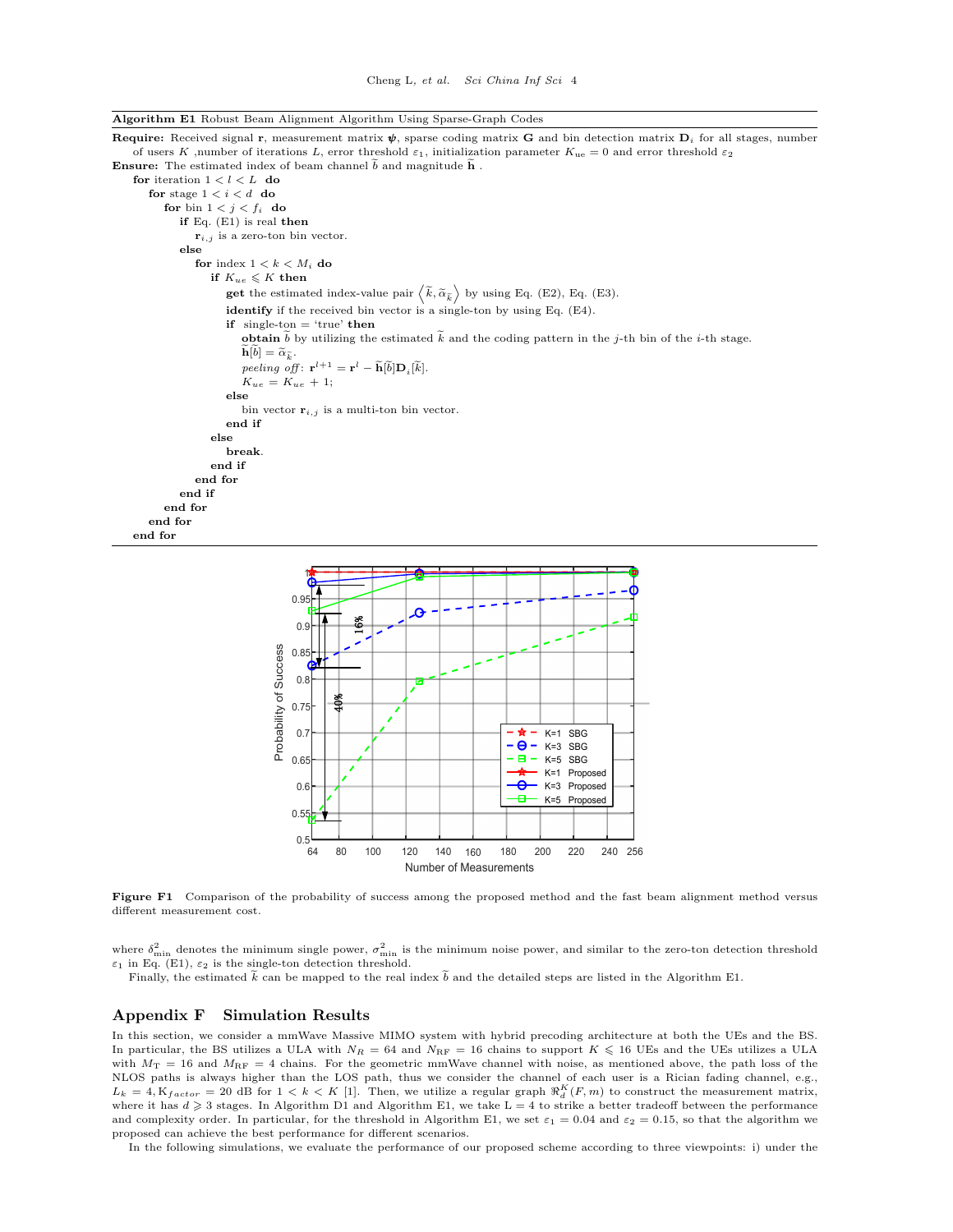<span id="page-4-0"></span>

<span id="page-4-1"></span>Figure F2 Probability of success of the proposed method versus different number of transmitting antennas, where the number of measurements is 64.



Figure F3 Comparison of the detection probability obtained by the proposed algorithm, the random search algorithm in the case of full beam alignment as a function of measurement cost, where  $SNR = 5$  dB, and  $N_c = 32$  in the random search algorithm.

noiseless setting, we show the superiority of our proposed noiseless beam alignment algorithm over recent proposed algorithm [\[3\]](#page-5-2) through the probability of success, such as

$$
\frac{\left\|\widetilde{\mathbf{h}} - \widehat{\mathbf{h}}\right\|_{2}^{2}}{\left\|\widehat{\mathbf{h}}\right\|_{2}^{2}} \leqslant 10^{-6},\tag{F1}
$$

where a trial is considered successful if the above equation is satisfied; ii) under the noise setting, we compare the detection probability of the LOS path with recent proposed random search algorithm, where a success means if the strongest component of each UE coincides with the central of the strongest scatterer cluster; iii) in order to examine the estimation performance of our algorithm, we compare it with the classical compressed sensing algorithm [\[1\]](#page-5-0), which not only compare the measurement cost, estimation accuracy, but also includes the calculation time and complexity.

### Appendix F.1 Noiseless Case

Fig. [F1](#page-3-0) depicts the probability of success versus different number of measurements of the proposed scheme in comparison with the fast beam alignment algorithm introduced in [\[3\]](#page-5-2). As shown in Fig. [F1,](#page-3-0) even the number of measurements is very small (32), our proposed noiseless algorithm still achieves a high probability of success (over 90%). Furthermore, compared with the beam alignment algorithm [\[3\]](#page-5-2), our algorithm provides considerable performance gains up to 16% ( $K = 3$ ) and 40% ( $K = 5$ ) in the success rate. This benefit is due to the fact that our proposed algorithm takes advantage of the peeling off method and the density evolution to guarantee the bound achieving performance, even though the fast beam alignment method utilizes a similar precoding structure.